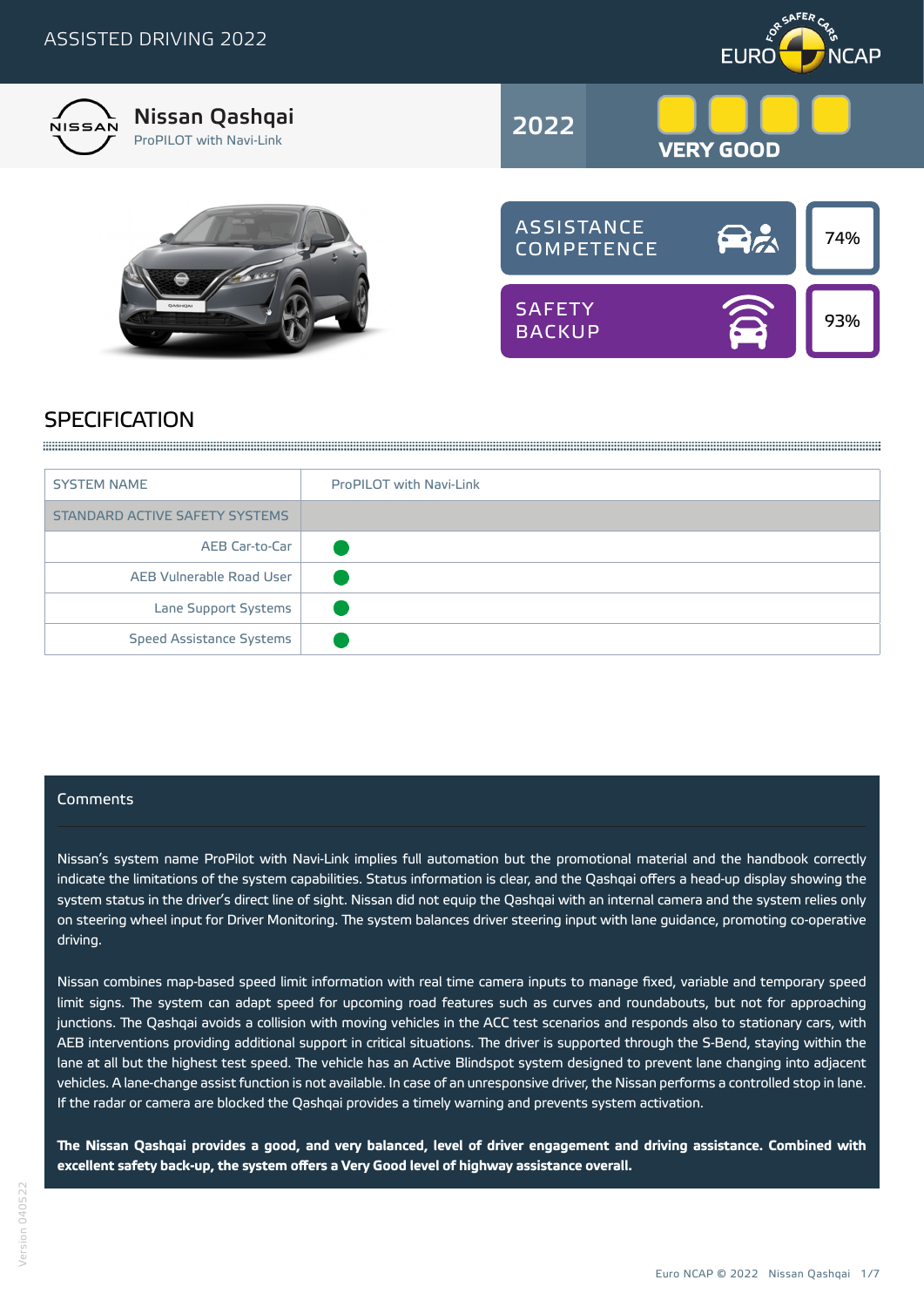

| <b>A ASSISTANCE COMPETENCE</b>  | Tota.          | '4% |
|---------------------------------|----------------|-----|
|                                 |                |     |
| $\sqrt{2}$<br>DRIVER ENGAGEMENT | 75 9 / 100 PTS |     |

# CONSUMER INFORMATION 20.0 / 25 Pts SYSTEM NAME ProPILOT with Navi-Link MARKETING MATERIAL  $\mathscr{P}$  ProPILOT with Navi-Link | Nissan Viewed 2 May 2022 QUICK START GUIDE VEHICLE HANDBOOK **PDF**Viewed 2 May 2022 Green<br>Green Green

| <b>SYSTEM STATUS</b>               | $20.9 / 25$ Pts |
|------------------------------------|-----------------|
|                                    |                 |
| Continuous System Status Indicator |                 |
| System Status Change Indicator     |                 |

#### DRIVER MONITORING **10.0 And 25 Pts** 10.0 / 25 Pts

DRIVING COLLABORATION 25.0 / 25 Pts

Steering to avoid an obstacle





Orange

Green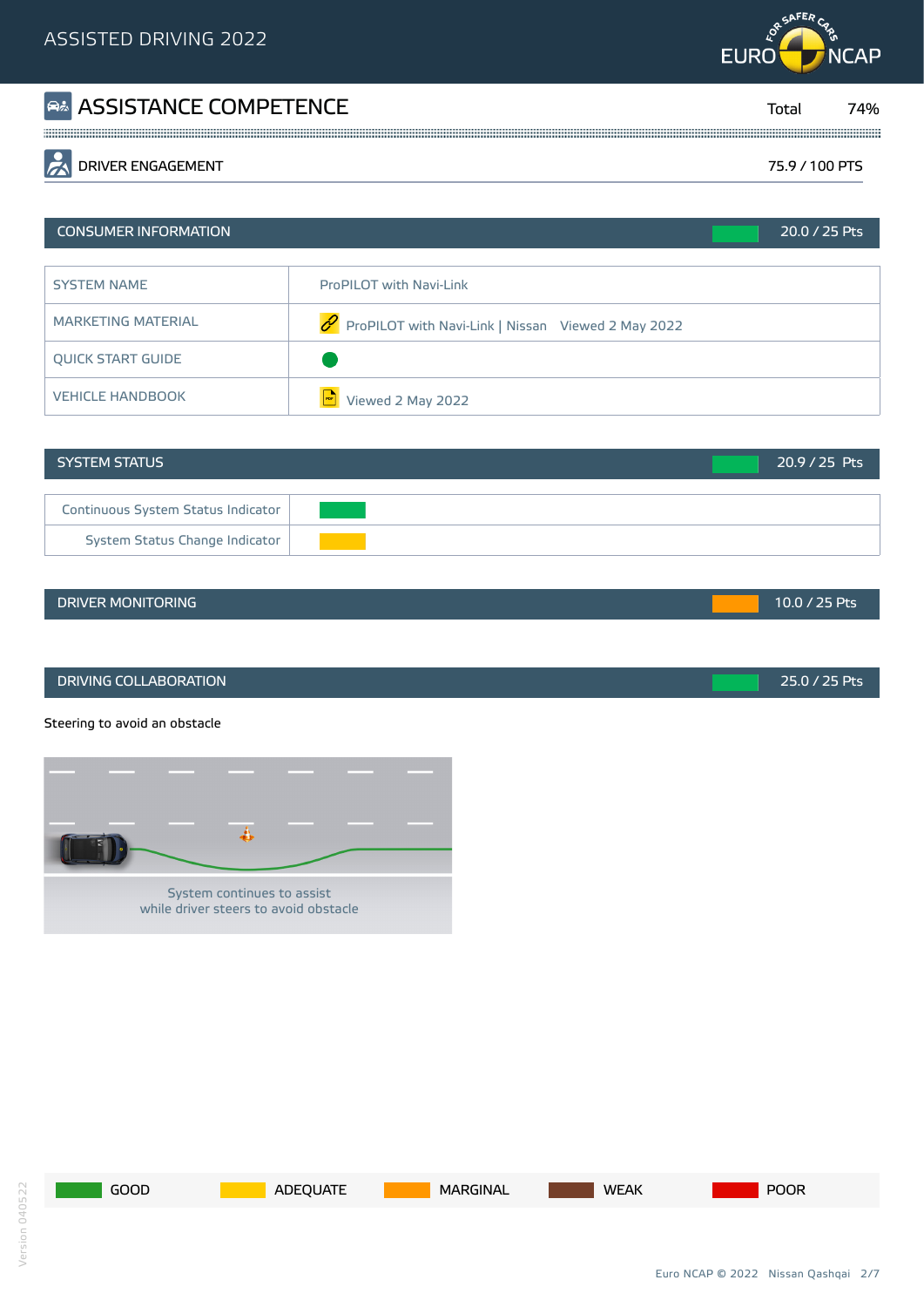# **RESAFERCAN EURO NCAP**

| <b>R&amp; ASSISTANCE COMPETENCE</b> | Total          | 74% |
|-------------------------------------|----------------|-----|
| <b>PEN VEHICLE ASSISTANCE</b>       | 74.3 / 100 PTS |     |
|                                     |                |     |
| <b>SPEED ASSISTANCE</b>             | $15.3/25$ Pts  |     |

#### SPEED ASSIST SYSTEMS

| Vehicle response to fixed Speed limits    | Start slowing down after sign |
|-------------------------------------------|-------------------------------|
| Vehicle response to variable Speed limits | Start slowing down after sign |

#### ROAD FEATURES



#### Speed adaptation for corners strategies of the Speed adaptation for round-abouts



#### Speed adaptation for junctions



FITTED TO THE VECHILE - NOT AVAILABLE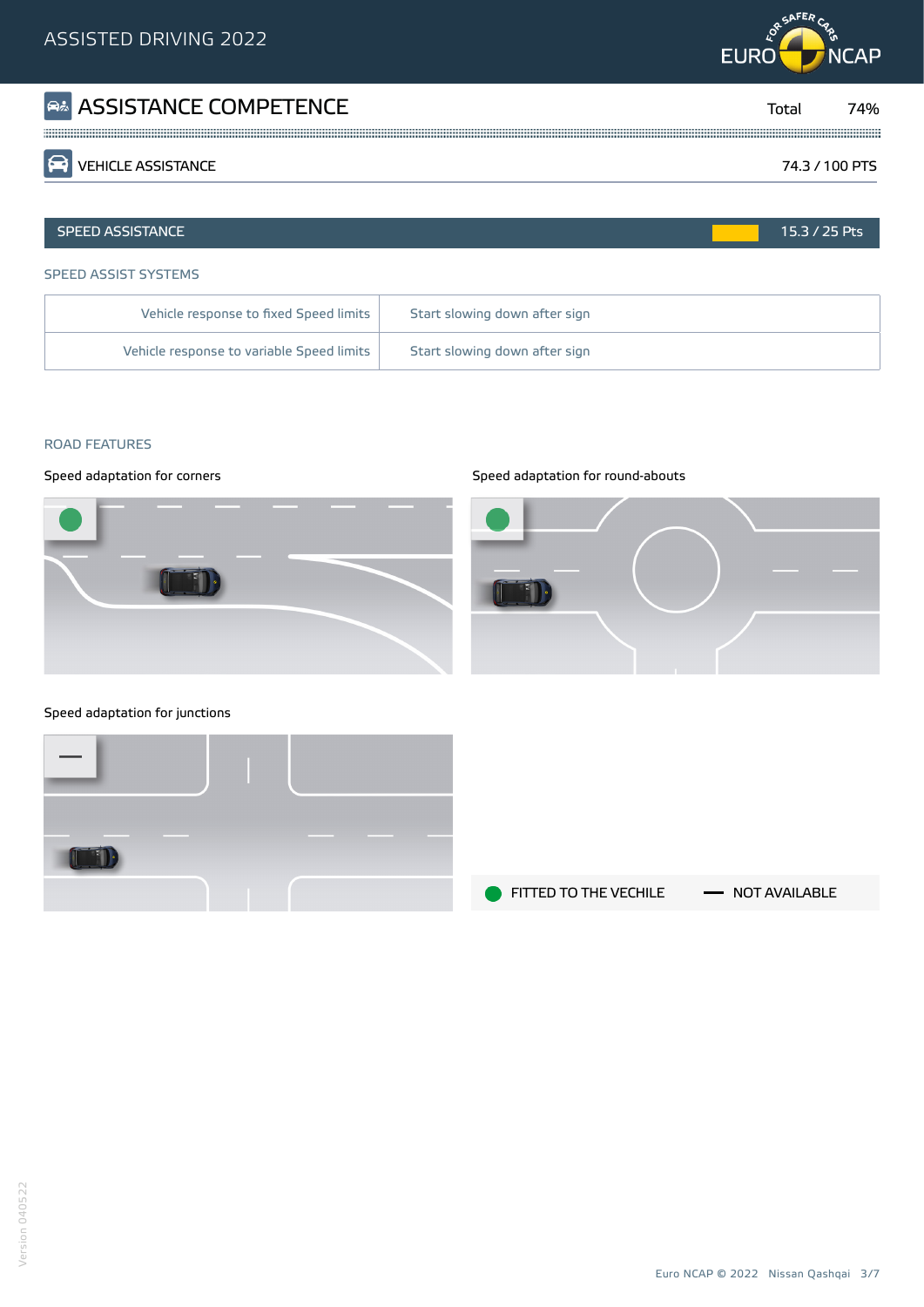## **ASSISTANCE COMPETENCE COMPRETENCE The COMP of Example 2** Total

#### ADAPTIVE CRUISE CONTROL PERFORMANCE 29.0 / 40 Pts













Car cutting-in in front Car cutting-out in front Car cutting-out in front



| UNDERTAKE PREVENTION                        |  |
|---------------------------------------------|--|
| Undertake prevention at speeds over 90 km/h |  |

| ADAPTIVE CRUISE CONTROL AUTO-RESUME               |                                                                      |
|---------------------------------------------------|----------------------------------------------------------------------|
| Assistance maintained after coming to a full stop |                                                                      |
| System assistance maintained by                   | Automatic resume within 5s of stop and driver input required over 5s |



74%



Yellow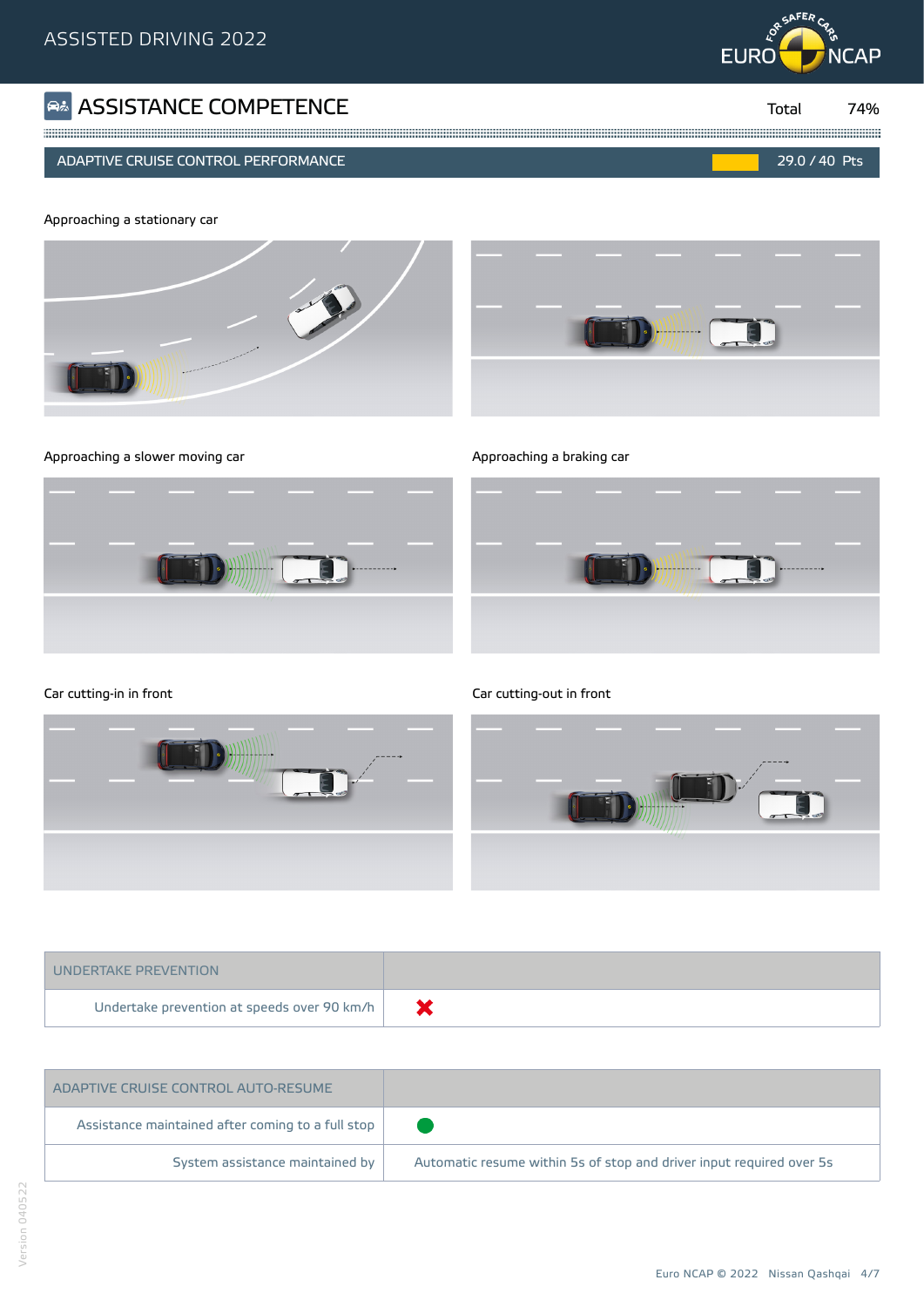

| <b>B&amp; ASSISTANCE COMPETENCE</b> | Total         | 74% |
|-------------------------------------|---------------|-----|
| LSTEERING ASSISTANCE !              | 30.0 / 35 Pts |     |
| Steering in an S-curve              |               |     |

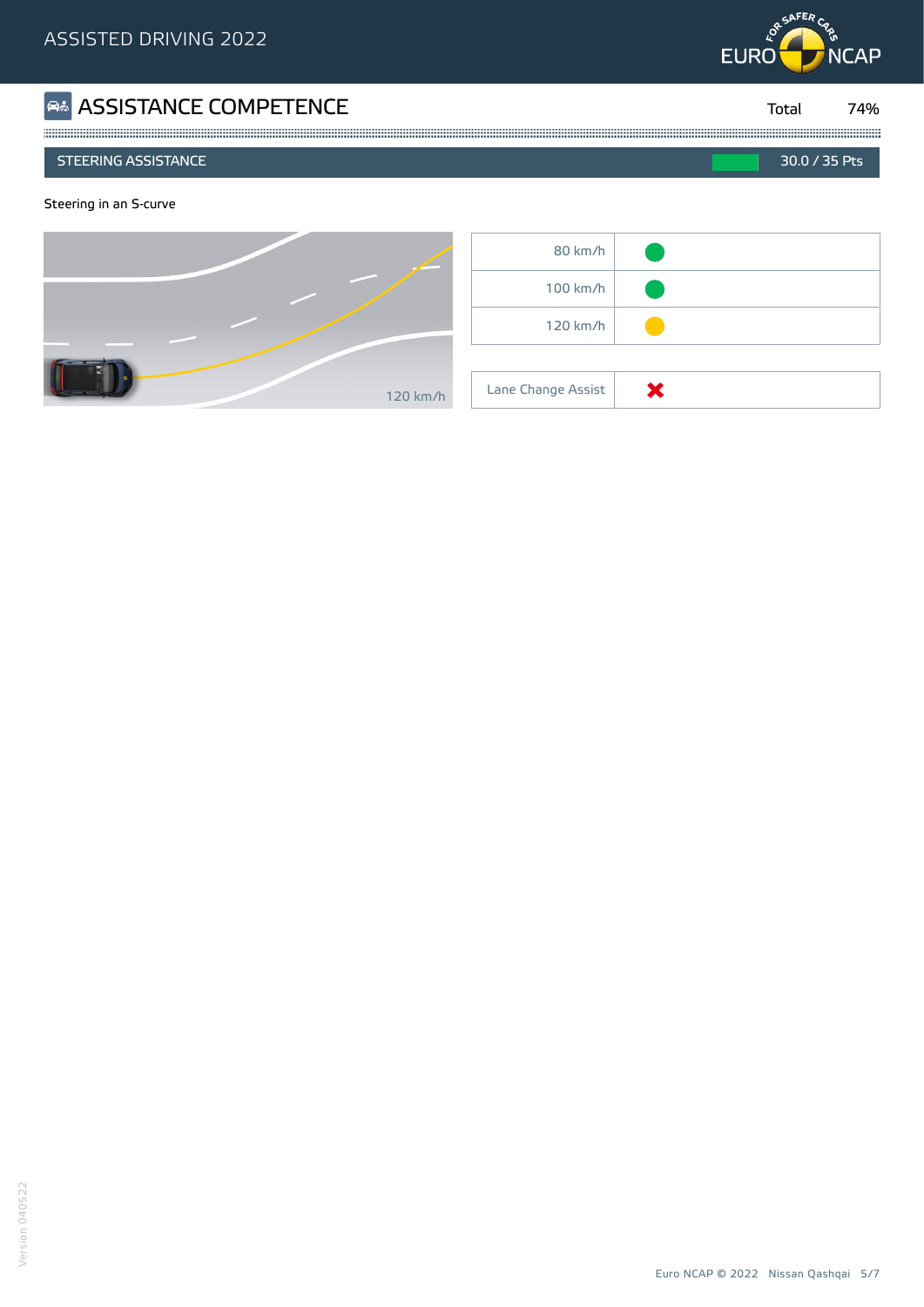

# **SAFETY BACKUP** Total

93%

#### **SYSTEM FAILURE**

| 25.0 / 25 Pts |  |  |
|---------------|--|--|
|               |  |  |

Green<br>Green

|                                                           | <b>ENGAGEMENT</b>                                | <b>WARNING</b>                                        |  |  |
|-----------------------------------------------------------|--------------------------------------------------|-------------------------------------------------------|--|--|
| SENSOR BLOCKED AT START-UP                                |                                                  |                                                       |  |  |
| Camera                                                    | System can NOT be engaged after a 5 minute drive | Visual Warning within 5 minutes after sensor blocking |  |  |
| Radar<br>System can NOT be engaged after a 5 minute drive |                                                  | Visual Warning within 5 minutes after sensor blocking |  |  |
| SENSOR BLOCKED WITH VEHICLE IN MOTION, SYSTEM INACTIVE    |                                                  |                                                       |  |  |
| Camera                                                    | System can NOT be engaged after a 5 minute drive | Visual Warning within 5 minutes after sensor blocking |  |  |
| Radar                                                     | After a 5 minute drive                           | After sensor blocking                                 |  |  |
| SENSOR BLOCKED WITH VEHICLE IN MOTION, SYSTEM ACTIVE      |                                                  |                                                       |  |  |
| Camera                                                    | Within 2 minutes after blocking                  | After sensor blocking                                 |  |  |
| Radar                                                     | After sensor blocking                            | After sensor blocking                                 |  |  |